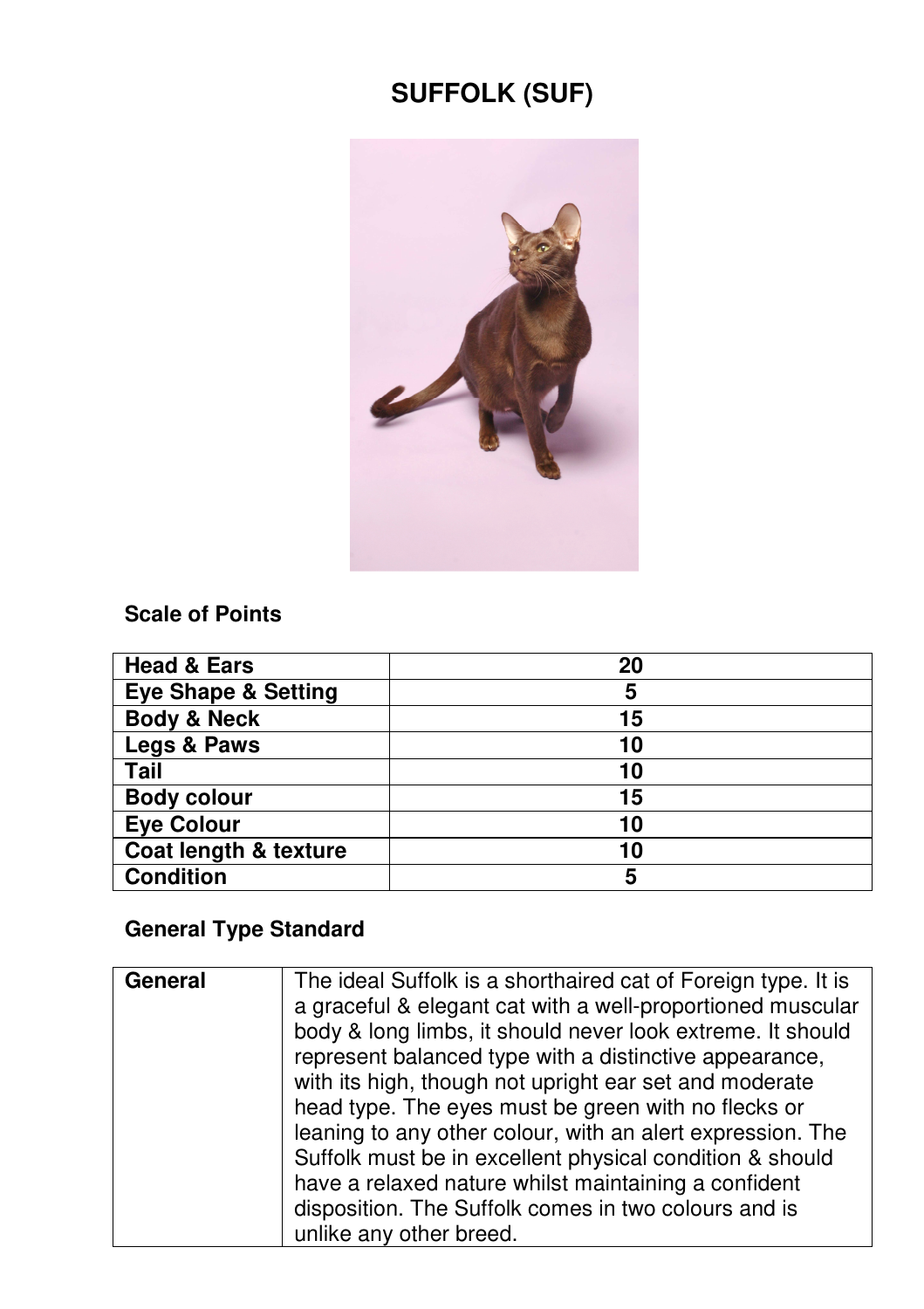| Head        | Longer than wide, well proportioned with the length from<br>the back of the skull to the top of eyes being<br>approximately the same length as that from the top of the<br>eyes to the nose tip. There should be good width across<br>the cheeks, with some muzzle pinch evident beneath the<br>cheeks, this is a distinctive feature of the breed the<br>muzzle though quite narrow, should be gently rounded<br>neither too blunt nor too sharp in profile. The skull is<br>moderately flat with a slight moderate stop at the bridge of<br>the nose, the chin should be firm & line up to the tip of the<br>nose, it should have good width, the bite level. N.B. some<br>allowance should be given for jowls in mature males. |
|-------------|-----------------------------------------------------------------------------------------------------------------------------------------------------------------------------------------------------------------------------------------------------------------------------------------------------------------------------------------------------------------------------------------------------------------------------------------------------------------------------------------------------------------------------------------------------------------------------------------------------------------------------------------------------------------------------------------------------------------------------------|
| <b>Ears</b> | Large, wide base but not flared, with good width between<br>but not carried low, pricked with a slightly forward tilt,<br>rounded tips. With an alert appearance and lightly<br>furnished interiors.                                                                                                                                                                                                                                                                                                                                                                                                                                                                                                                              |
| <b>Eyes</b> | Medium size, full almond shape with a slightly oblique<br>setting. The colour a clear vivid green, the deeper the<br>better, with no trace of any other colour. Not round &<br>showing no squint. Deep-set eyes are considered a fault.                                                                                                                                                                                                                                                                                                                                                                                                                                                                                           |
| <b>Body</b> | Should be a longer medium length, well-balanced<br>muscular lithe appearance. Males are larger than<br>females.                                                                                                                                                                                                                                                                                                                                                                                                                                                                                                                                                                                                                   |
| Legs & Paws | Standing tall on long elegant legs with oval dainty paws,<br>typically the back legs are longer than the front. The paw<br>pads to be chocolate or pinkish brown.                                                                                                                                                                                                                                                                                                                                                                                                                                                                                                                                                                 |
| Tail        | Balanced, longer length in keeping with the length of<br>body, slightly tapered towards the tip with no irregularity to<br>the bone structure.                                                                                                                                                                                                                                                                                                                                                                                                                                                                                                                                                                                    |
| Coat        | Single coat short to medium in length, smooth with a<br>lustrous sheen.                                                                                                                                                                                                                                                                                                                                                                                                                                                                                                                                                                                                                                                           |
| Colour      | Any shade of rich chocolate, the colour must be warm &<br>show chestnut brown tone, sound in colour with glossy<br>surface sheen enhancing the richness of colour. Some<br>allowance may be given to an exhibit of superior type with<br>some ghost markings present as this can take up to two<br>years to clear fully. Free of scattered white hairs, though<br>some damage on the neck area may be taken into<br>consideration. Paw pads/nose leather & eye rims deep<br>chocolate or pinkish brown.                                                                                                                                                                                                                           |